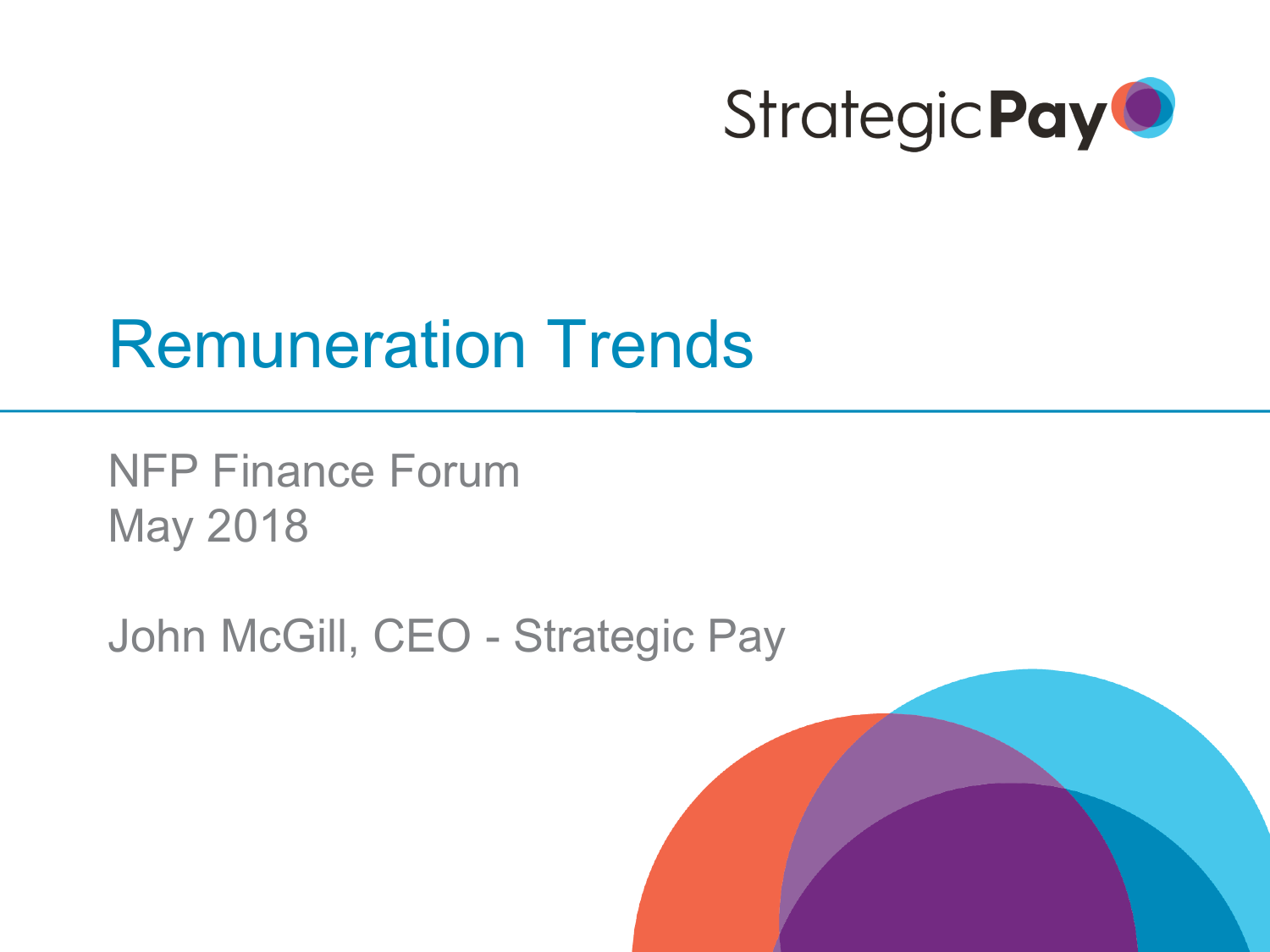## Agenda

- Strategic Pay Data
- Labour Market in 2018
	- Key Issues and Trends
- NFP Sector
	- Characteristics
	- Challenges in the Labour Market
- Minimum Wage Movements
	- Unintended consequences
- Summary

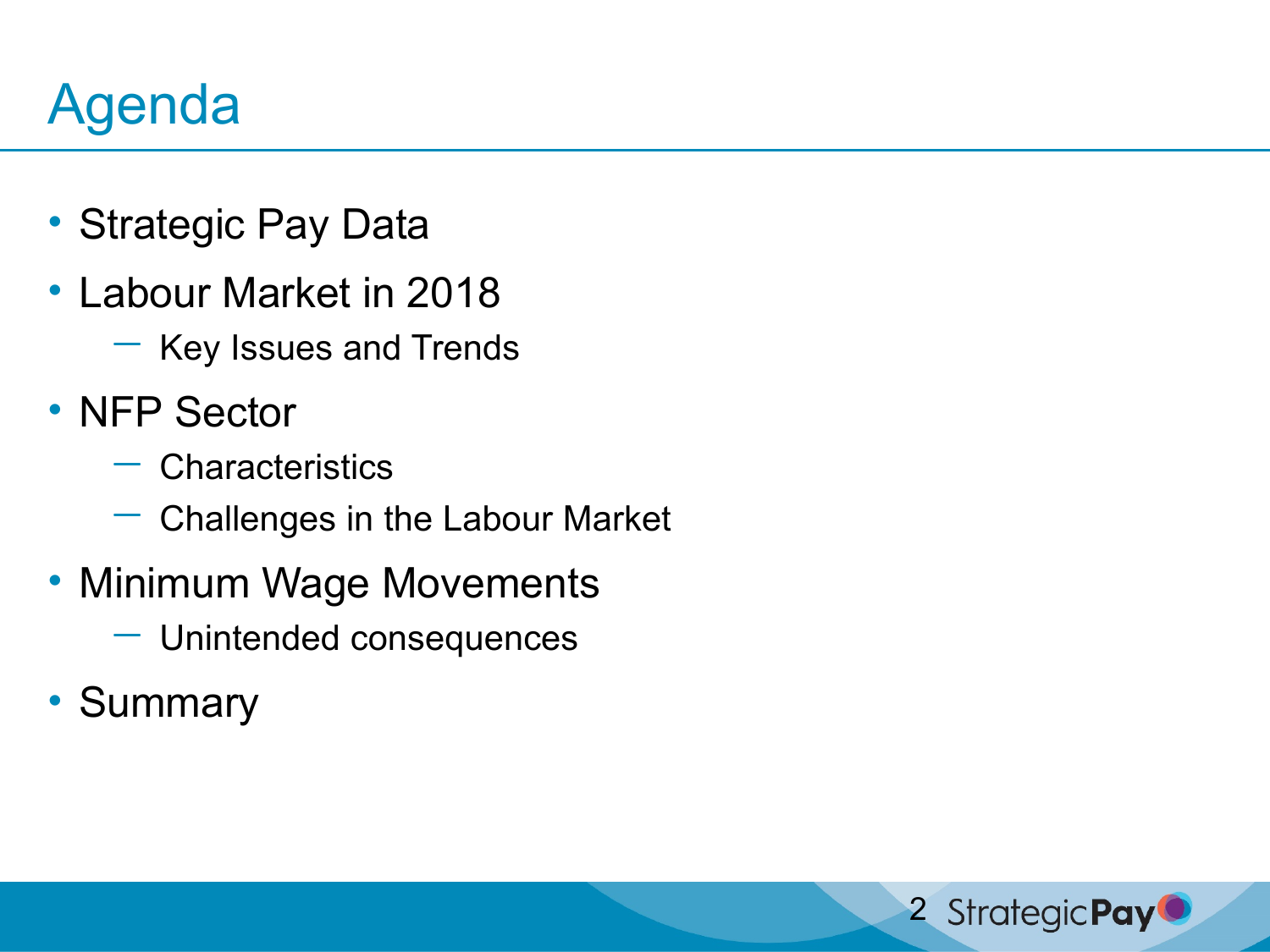

# Overview: Database and Market Trends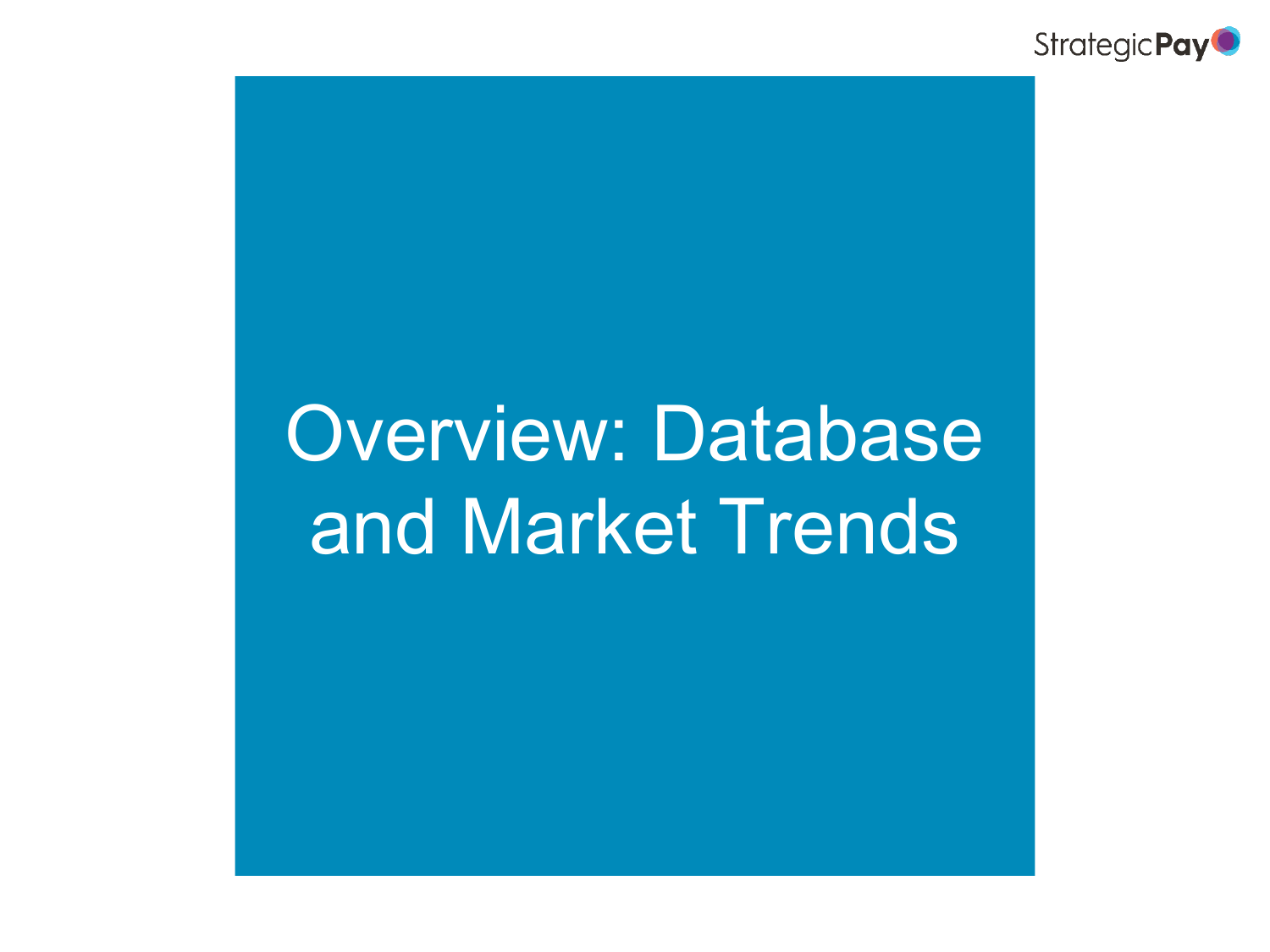#### Strategic Pay Database

Your best source of Remuneration Knowledge

**1,141 Organisations 182,843**

#### **Employees**

**45% Private 35% NFP 20% Public**



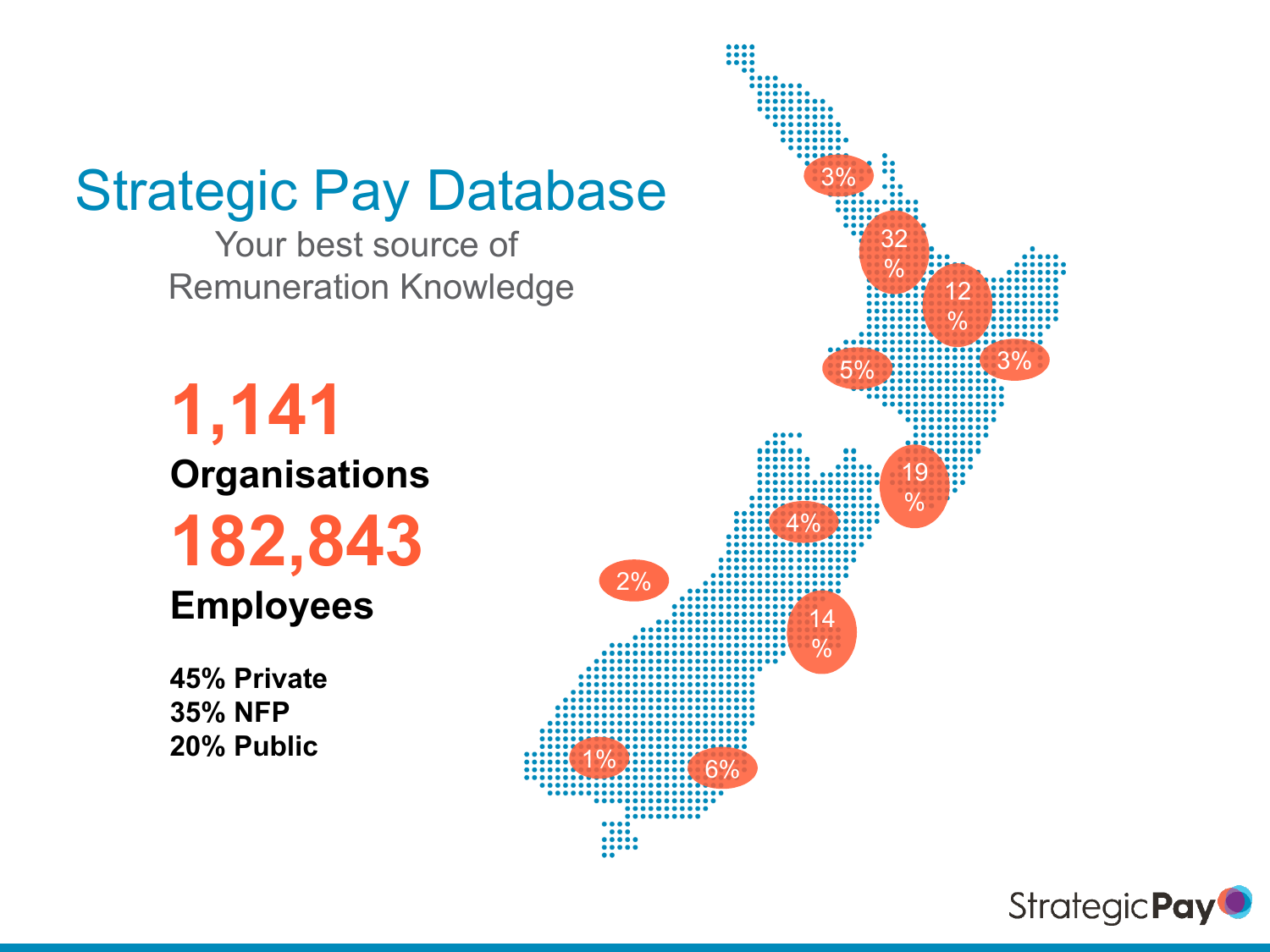#### NZ Remuneration Report

**166095** incumbents | **508** participating organisations:

#### **Market Movements | March 2017 to March 2018**

Median Movement for Matched Organisations and Whole Sample

|                                        |                                                    | <b>Fixed Remuneration</b> |                          |                         |                               |                   |                         |  |
|----------------------------------------|----------------------------------------------------|---------------------------|--------------------------|-------------------------|-------------------------------|-------------------|-------------------------|--|
|                                        |                                                    |                           | <b>Matched Movements</b> |                         | <b>Whole Sample Movements</b> |                   |                         |  |
| <b>SP10®</b><br><b>Points</b><br>Range | <b>Staff Level</b>                                 | General<br><b>Market</b>  | Private<br>Sector        | <b>Public</b><br>Sector | General<br><b>Market</b>      | Private<br>Sector | <b>Public</b><br>Sector |  |
| Up to 400                              | <b>General Staff</b>                               | 2.5                       | 2.6                      | 2.4                     | 2.3                           | 2.3               | 2.2                     |  |
| $ 400 - 800 $                          | <b>Middle</b><br>Management/Specialist/Technical   | 2.7                       | 2.7                      | 2.2                     | 2.4                           | 2.6               | 2.3                     |  |
| 800 - 1200                             | Senior Management / CEO small<br>Organisation      | 2.5                       | 3.1                      | 2.1                     | 2.3                           | 2.6               | 1.9                     |  |
| $1200 -$<br>1600                       | CEO medium organisation/ GM<br>larger organisation | 2.3                       | 2.8                      | 2.2                     | 2.6                           | 2.7               | 2.1                     |  |

**StrategicPay**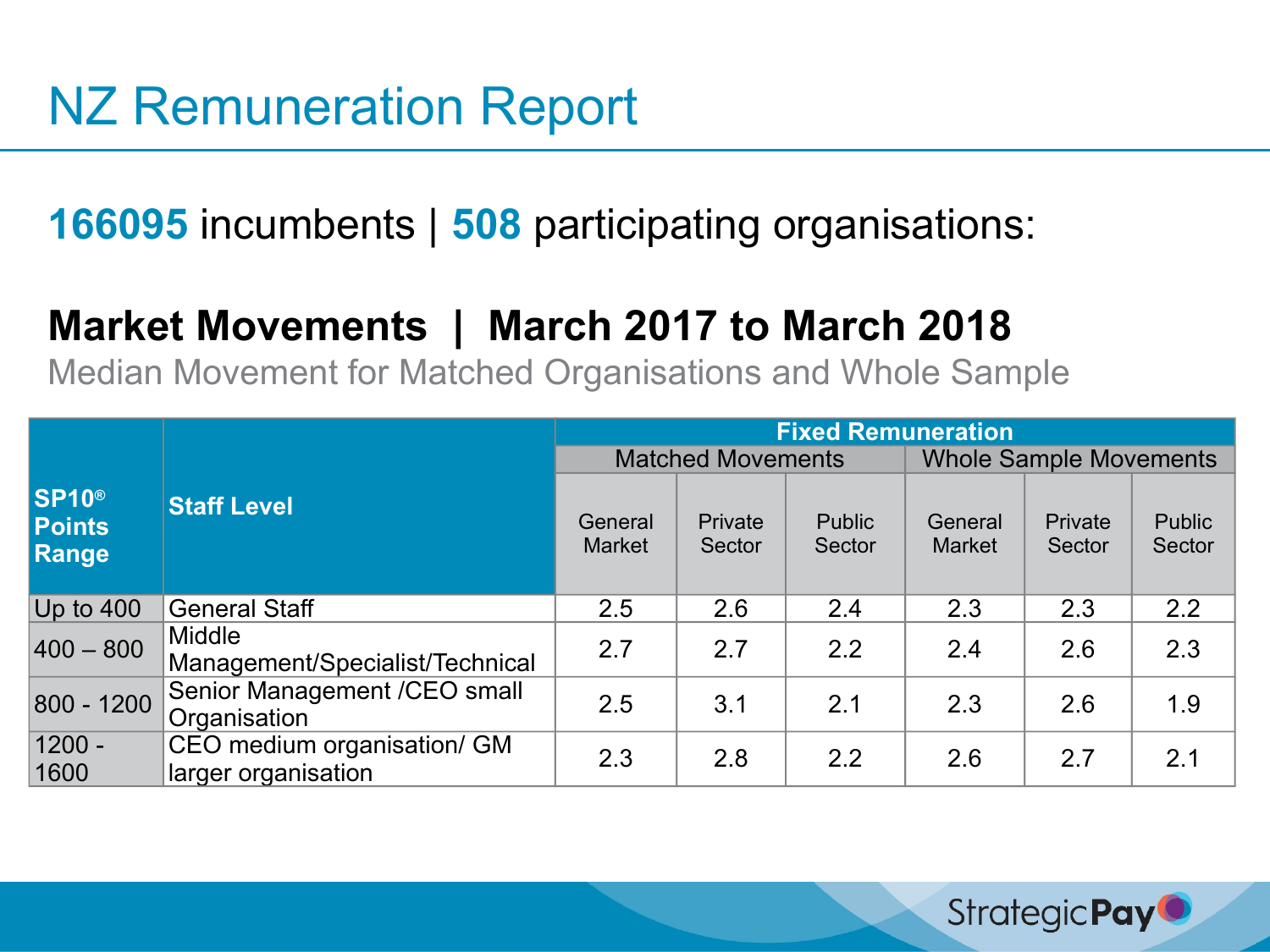- The Labour Market is under new pressures, particularly at the entry level and lower skilled roles
- Living Wage campaign
	- Been running for a number of years
	- Some success, particularly with large Councils
	- **Nethodology issues but high profile**
- Minimum wage increases
	- Currently \$16.50ph, will rise to \$20ph within three years

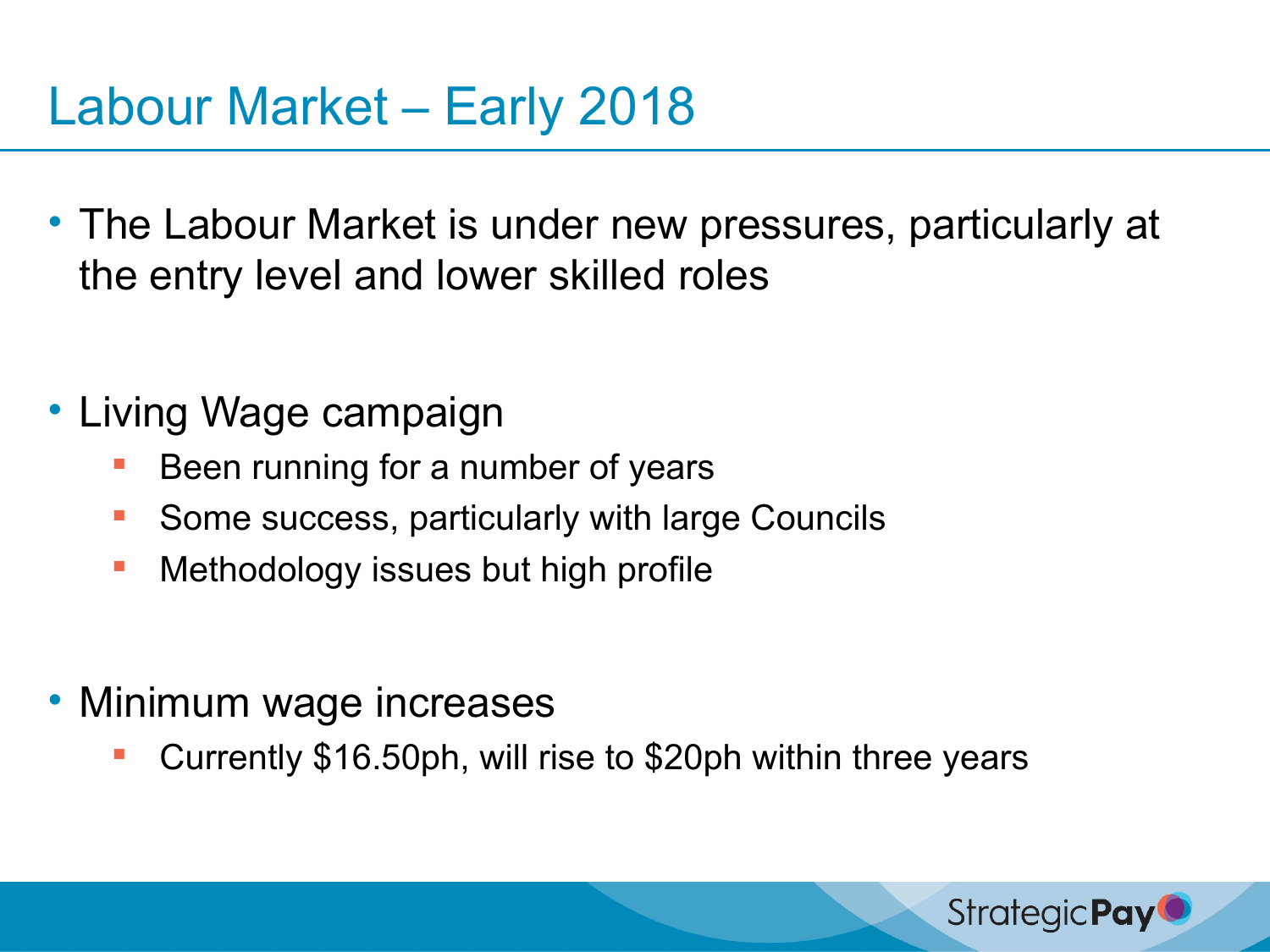- Residential Care Workers settlement (and related)
	- This is a very large settlement basically with government who fund the majority of these roles, which will increase the pay of this group from \$15.75 per hour to \$27 per hour over 5 years, or putting it another way, increasing a FT salary from \$32.8K pa to \$56K pa, a 71% increase.
	- 55,000 employees are affected and the estimated cost over 5 years is \$2B.
	- Mental health workers doing similar work are now included in the settlement

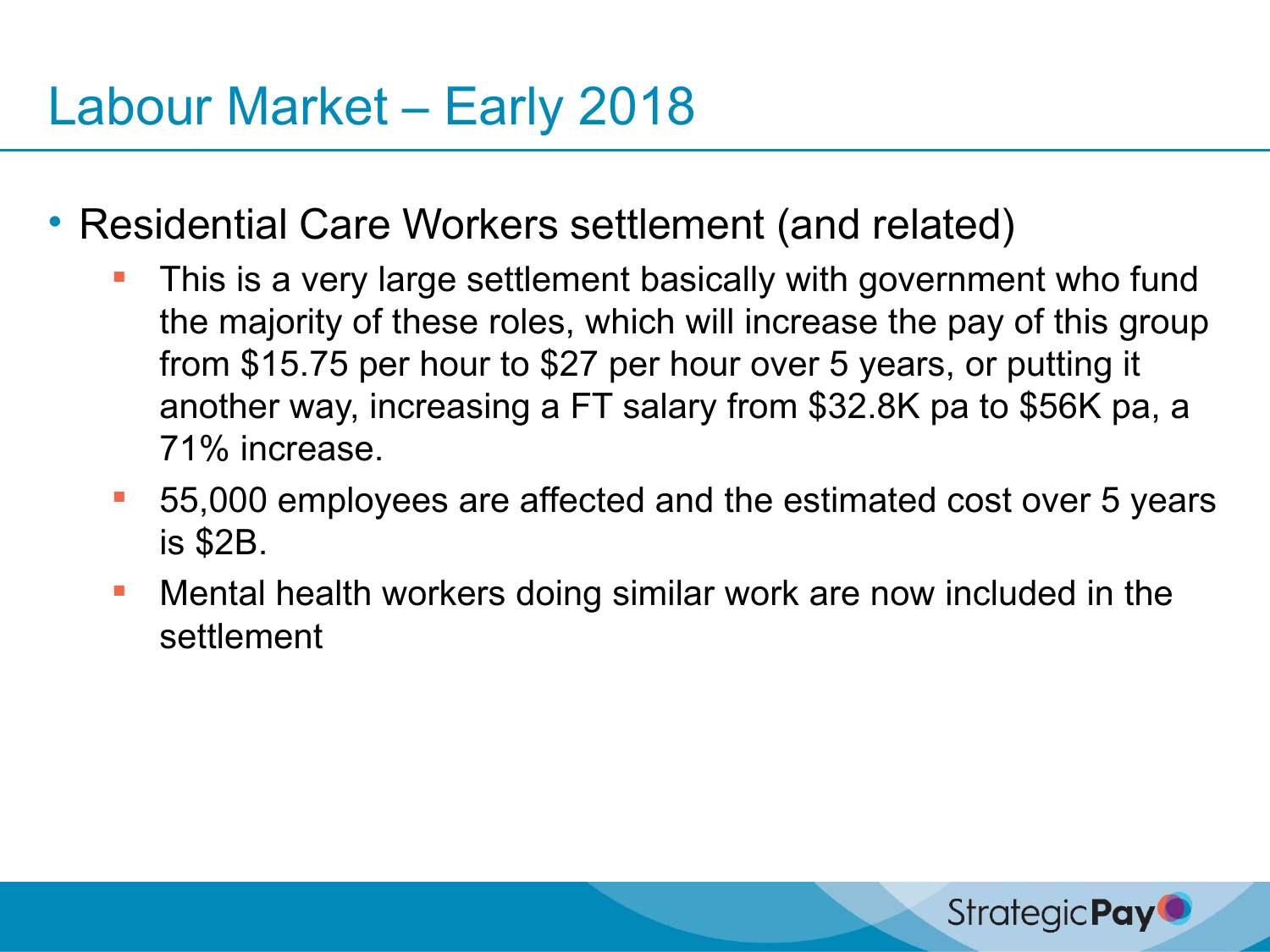#### • Nurses

- They have voted to strike
- Rejected a 2% increase/some other extra's (residential care workers settlement!)
- Teachers (NZEI)
	- Announced 16% claim last week
- Other Groups
	- Most likely other groups are watching closely

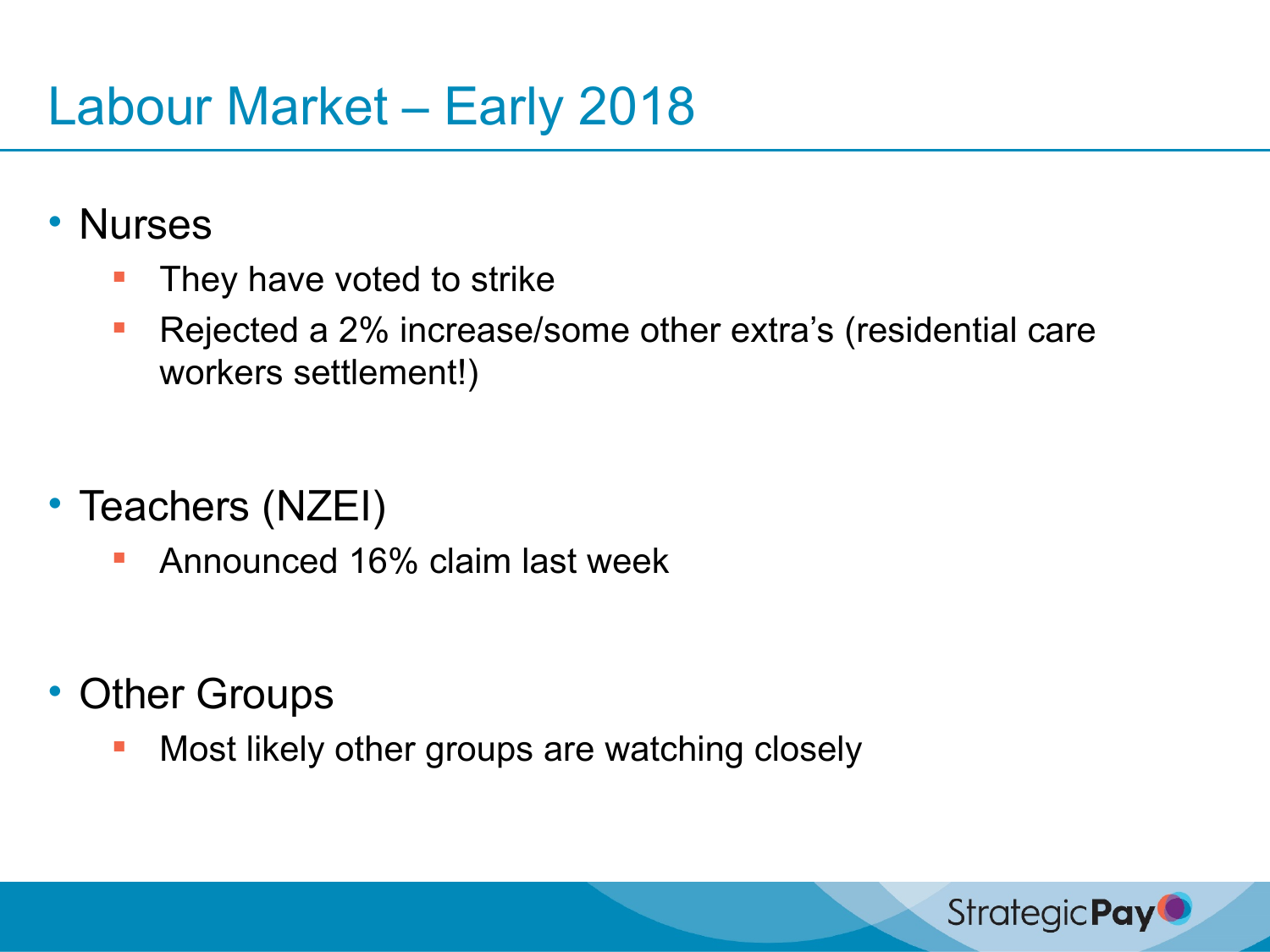- Pay Equity claims legislation
	- New government changing the draft legislation
- …and more generally:
	- Relatively low unemployment (4.4%)
	- **Example 2** Economic growth continuing
	- **Further pay legislation this year will be tabled**
- Overall trends in the year to date
	- **Modest movements still (some exceptions)**
	- Trend of last five years continued in year to March 2018
	- Generally subdued wage growth (seen across the OECD)

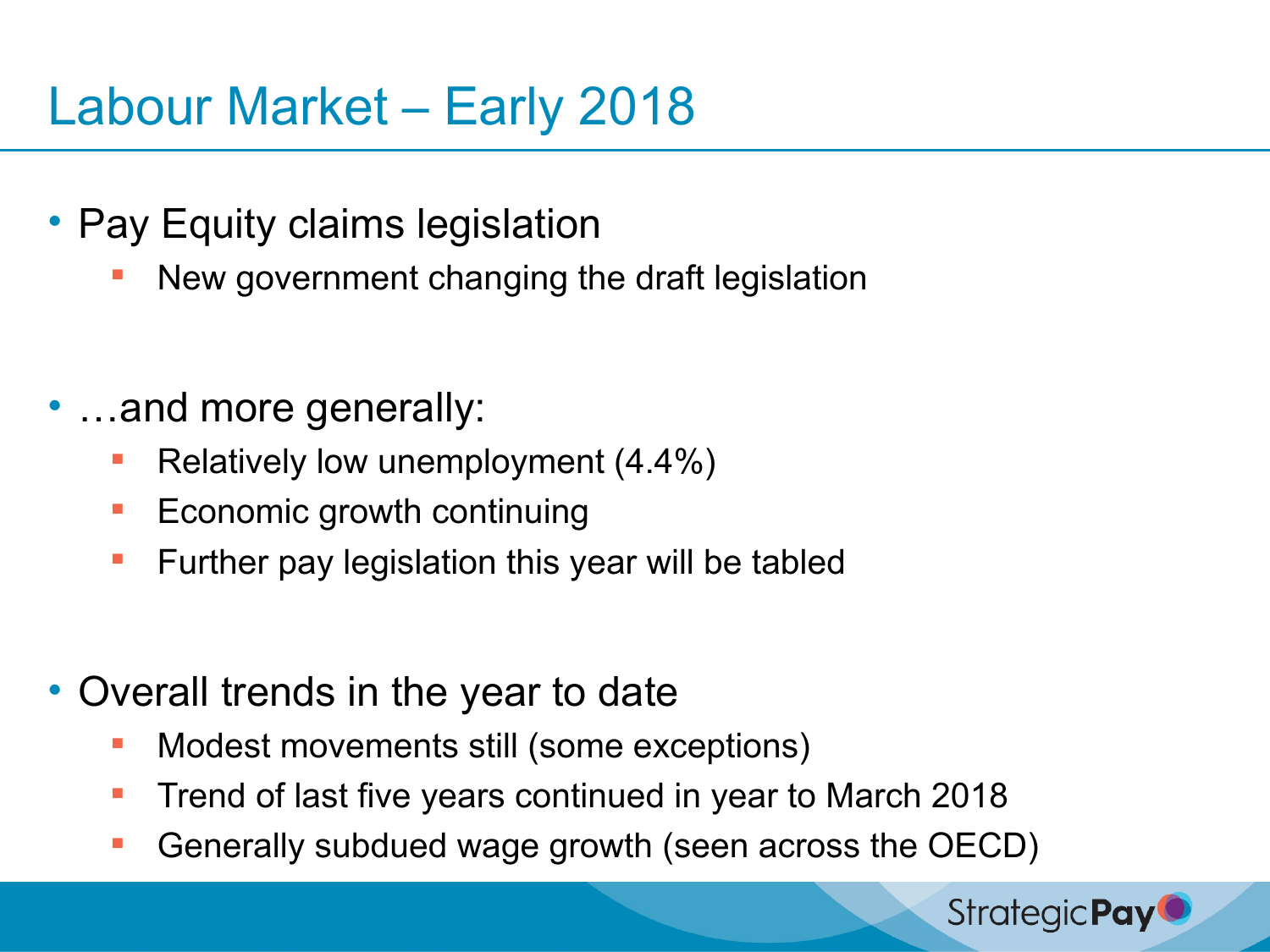### Labour Market 2018 – Forecast Pay Trends

- Forecasts
	- Ask clients six monthly, most recently in February 2018
	- **The question specifically is around what have you allowed for** payroll increases
	- Data this year: Overall 2.6%, Private Sector up to 3%, Public Sector up to 2%
- These predictions are similar to previous years
	- No-one has budgeted for large pay movements
	- Some flexibility but not a lot
- Rising expectations are meeting budget constraints head on

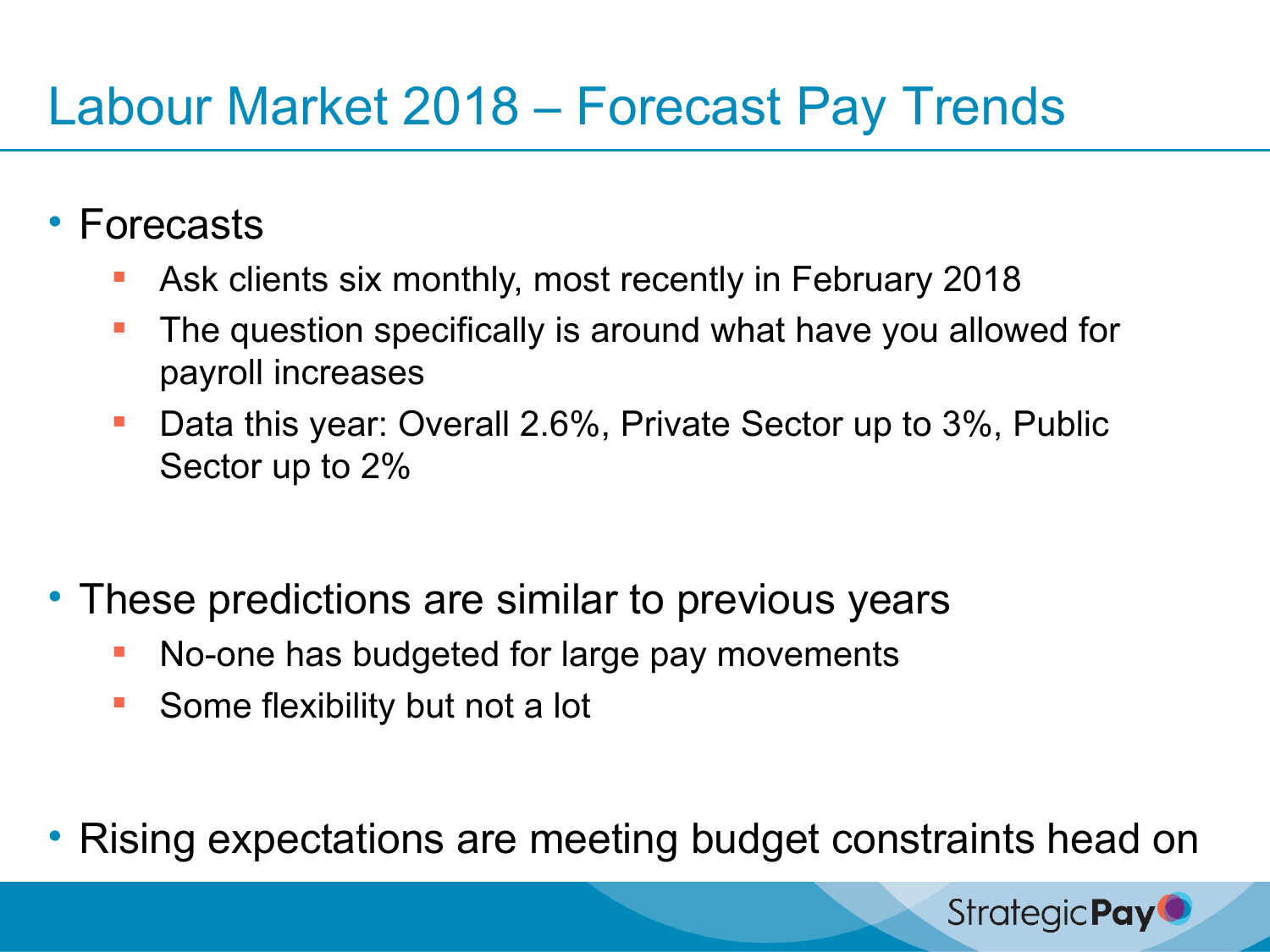

# Not For Profit Sector: **Characteristics**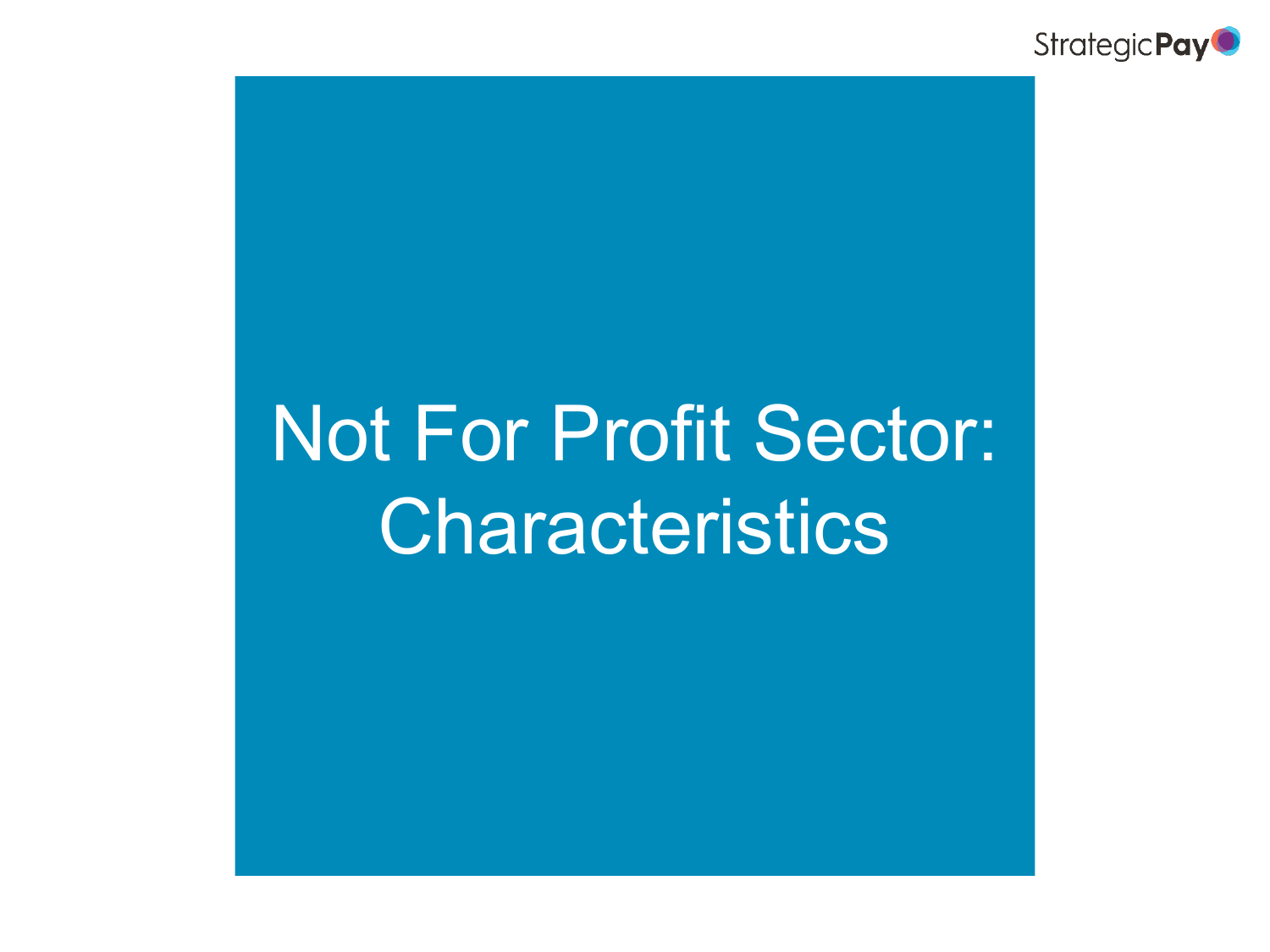## NFP Sector

- Different approach to job design
	- More flexible and open to designed roles around people
- Understand pay well, more aware of differences
	- **Relativities are different**
	- **Often more senior roles paid low as compared to other sectors**
	- **Pay structures tend to be base pay, KS, little else**
	- **Intrinsic motivators very high**
- **Governance** 
	- $\blacksquare$  Low/no fees
	- More compliance Health/Safety Review/Auditing of accounts more monitoring from funders

12StrategicPay

- Quality
- Passion and Purpose
	- One potential outcome burnout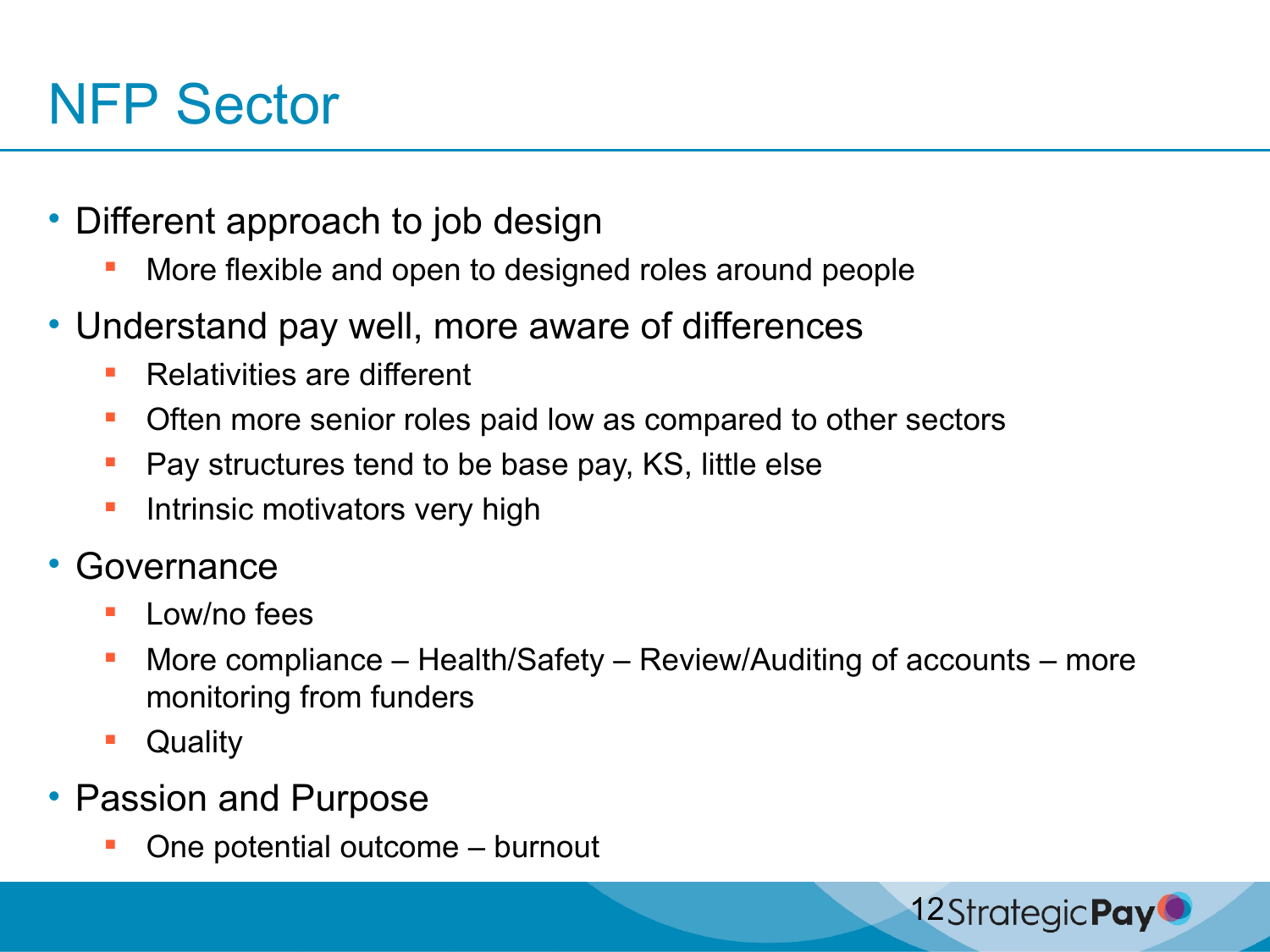#### Actual Pay Practices: Sectors



**Source: NZ Remuneration Survey September 2017 / NFP 2017**

**Strategic Pay**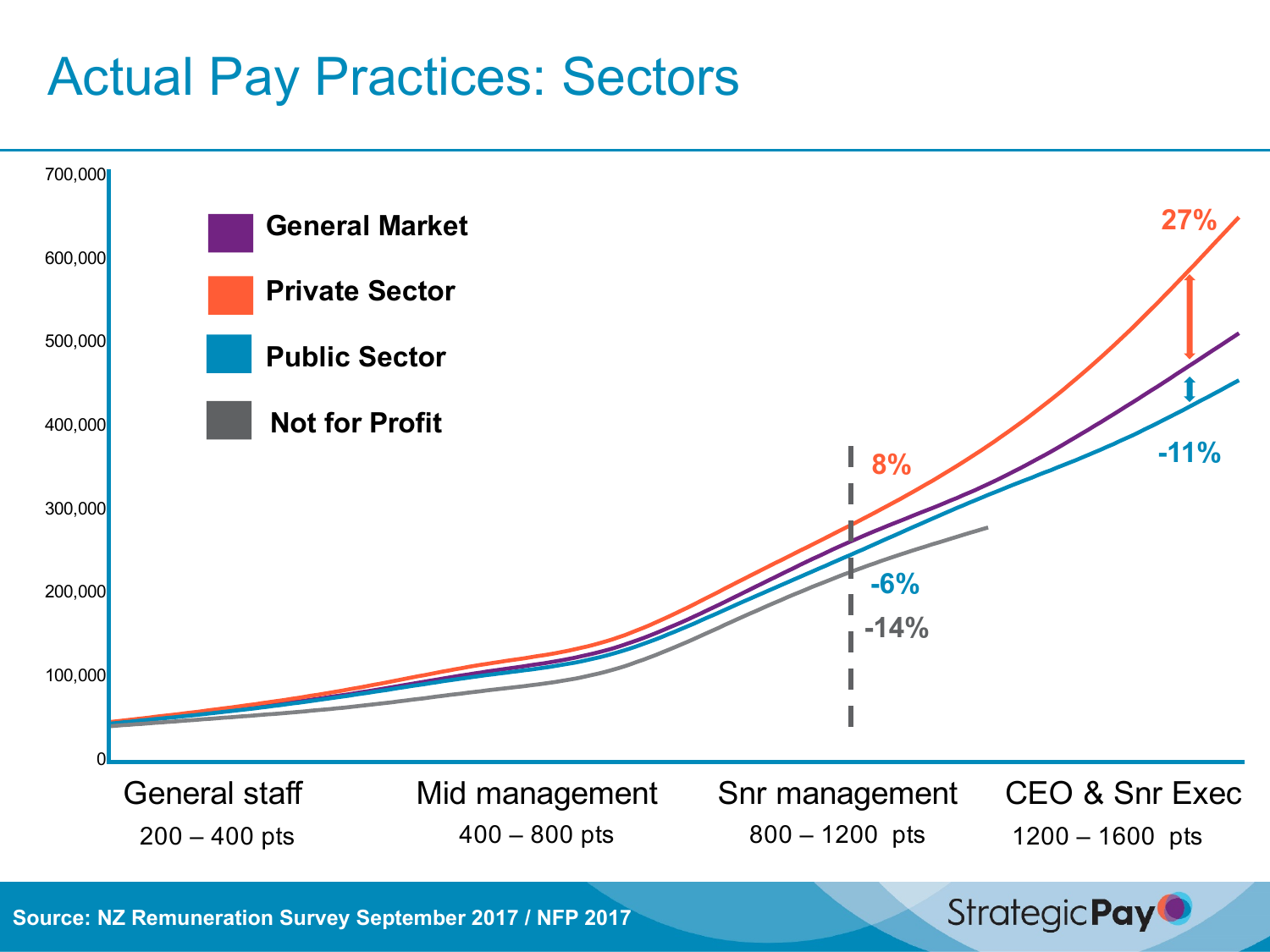#### NFP Market Movements 2017

■ NFP General Market Public Sector



**StrategicPay**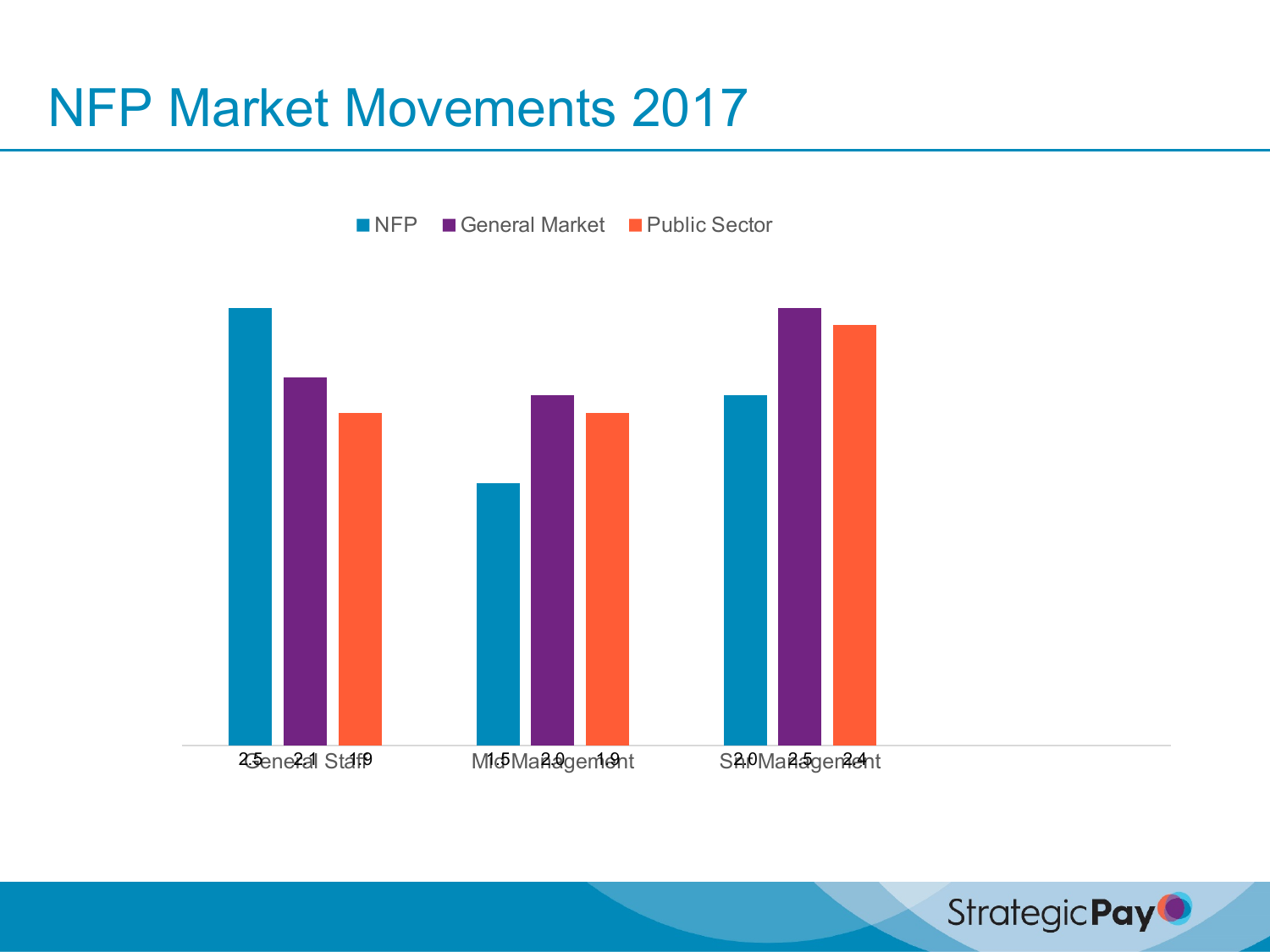#### Base Salary Projections: 2017/18



**Strategic Pay**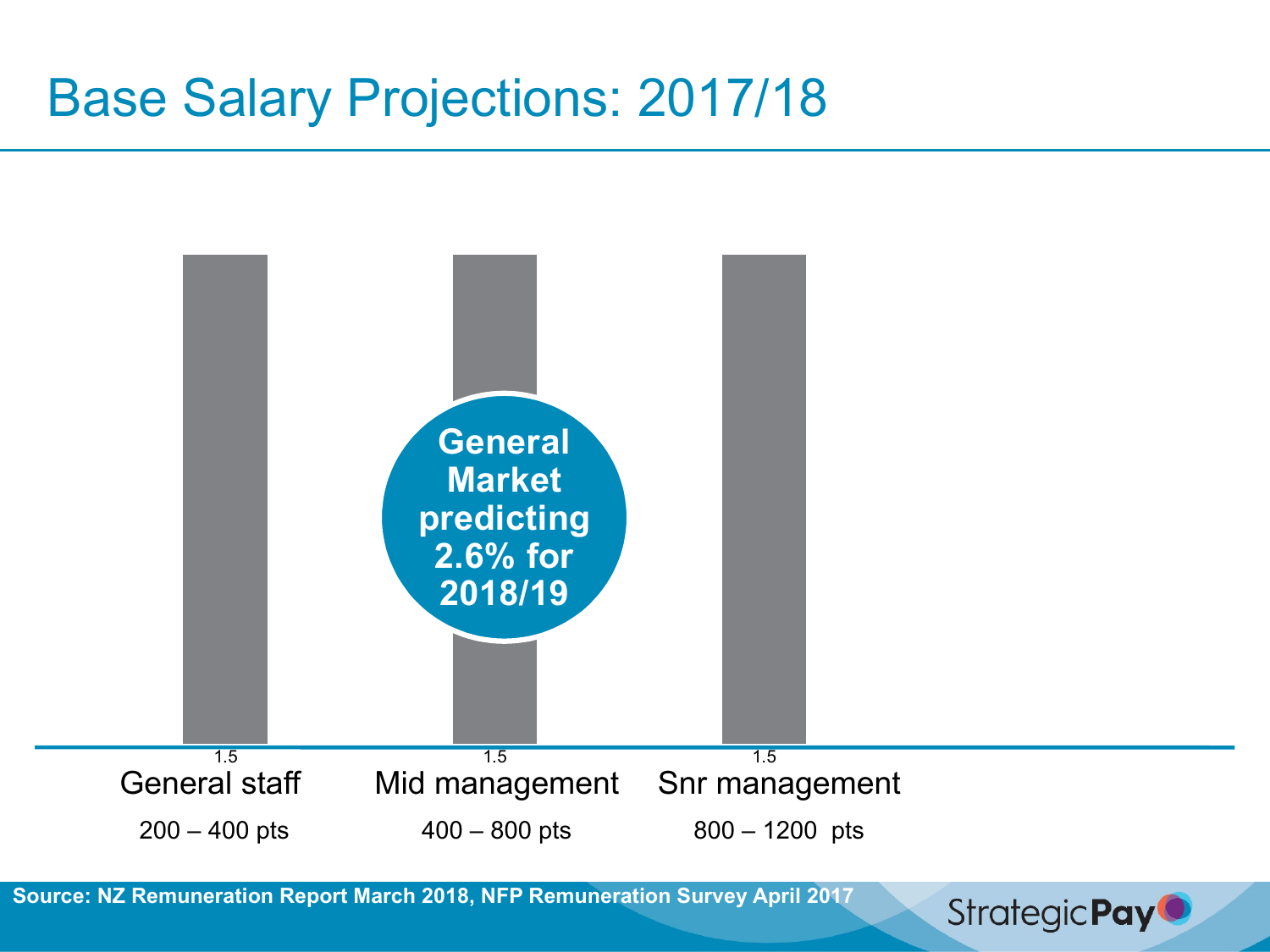

# Current Issues: Minimum Wage Increases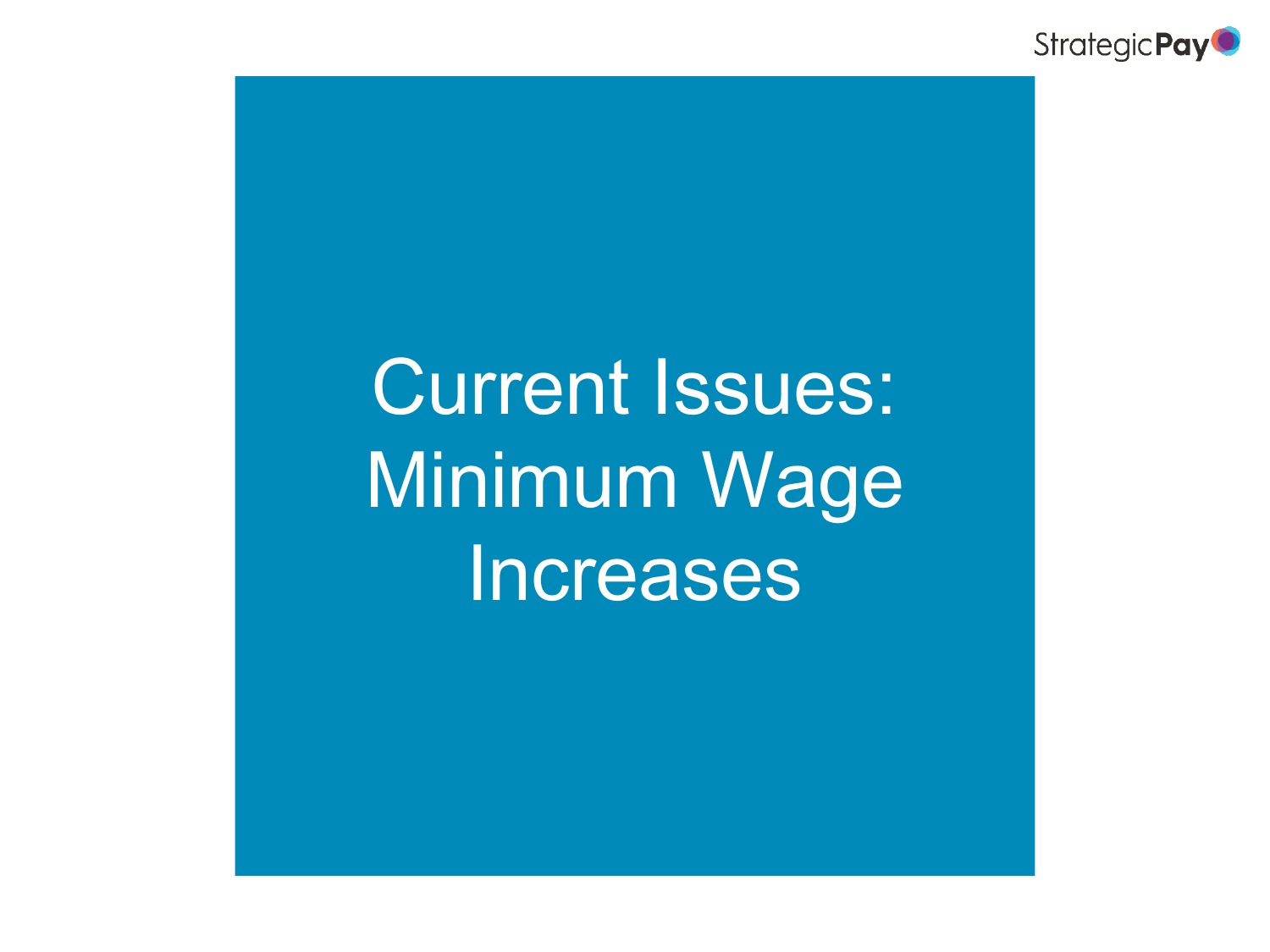### Minimum Wage Projections



**StrategicPay**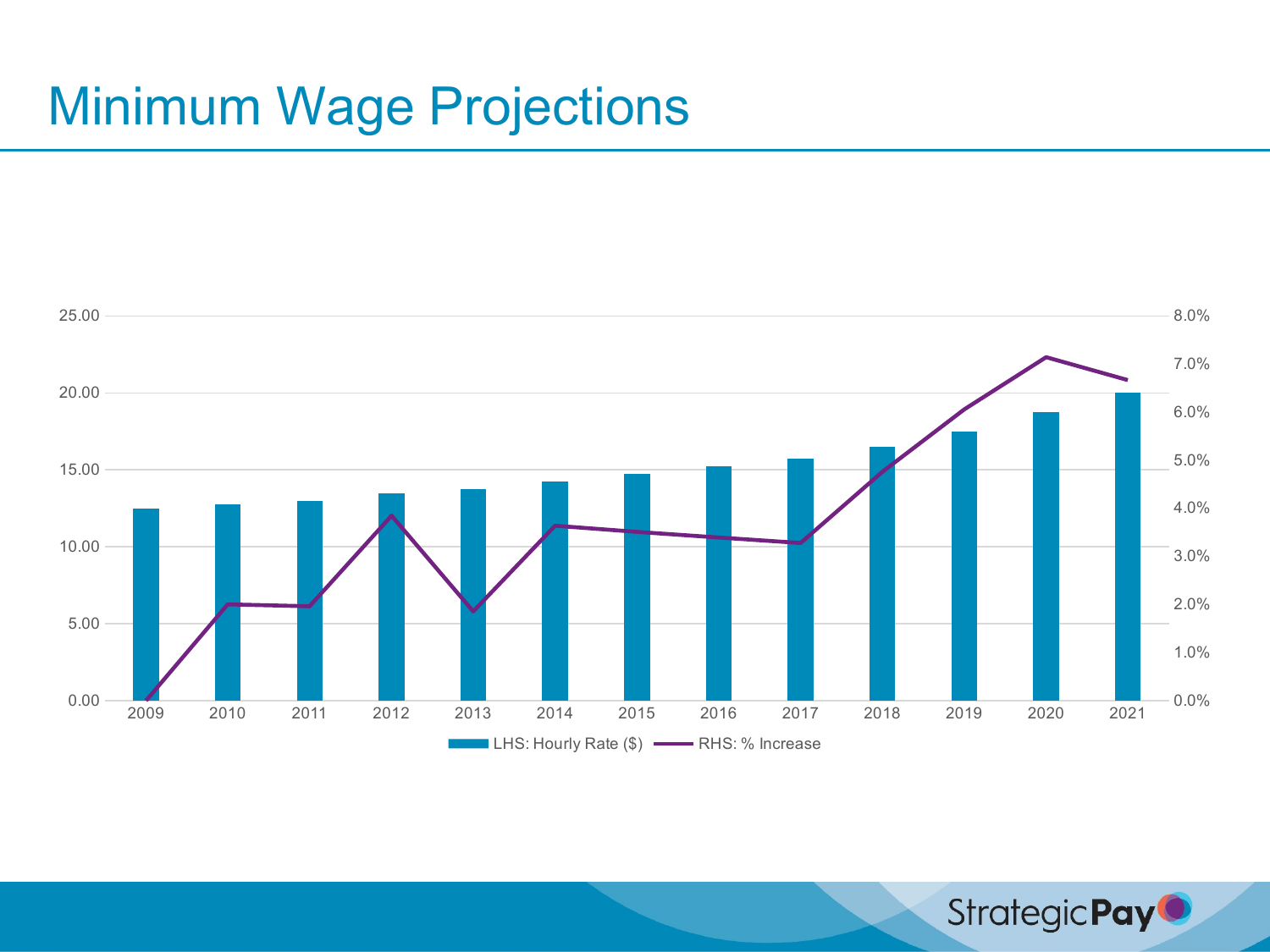#### Minimum Wage Increases: Unintended consequences

Relativities: A key determinant of pay within organisations, important in understanding the external market

| <b>Base Salary, Median Data, Current (March 2017)</b> |                       |                      |        |                                                      |  |  |  |  |
|-------------------------------------------------------|-----------------------|----------------------|--------|------------------------------------------------------|--|--|--|--|
|                                                       | Not for Profit Sector | <b>Public Sector</b> |        | Private Sector Jobs we typically see at these Levels |  |  |  |  |
| Grade 5                                               | 33,932                | 35,824               | 37,446 | Tea-Person type roles, Production Worker             |  |  |  |  |
| Grade 6                                               | 36,486                | 38,647               | 42,106 | Very Basic Admin, Reception                          |  |  |  |  |
| Grade 7                                               | 39,222                | 41,805               | 43,535 | Residential Care employees, Basic Admin              |  |  |  |  |
| Grade 8                                               | 41,377                | 45,153               | 47,240 | Admin roles/Admin/Reception combined                 |  |  |  |  |
| Grade 9                                               | 43,630                | 48,653               | 51,153 | First level Supervision/small teams                  |  |  |  |  |
| Grade 10                                              | 46,078                | 52,458               | 55,323 | <b>Larger Supervisory</b>                            |  |  |  |  |

18StrategicPay<sup>O</sup>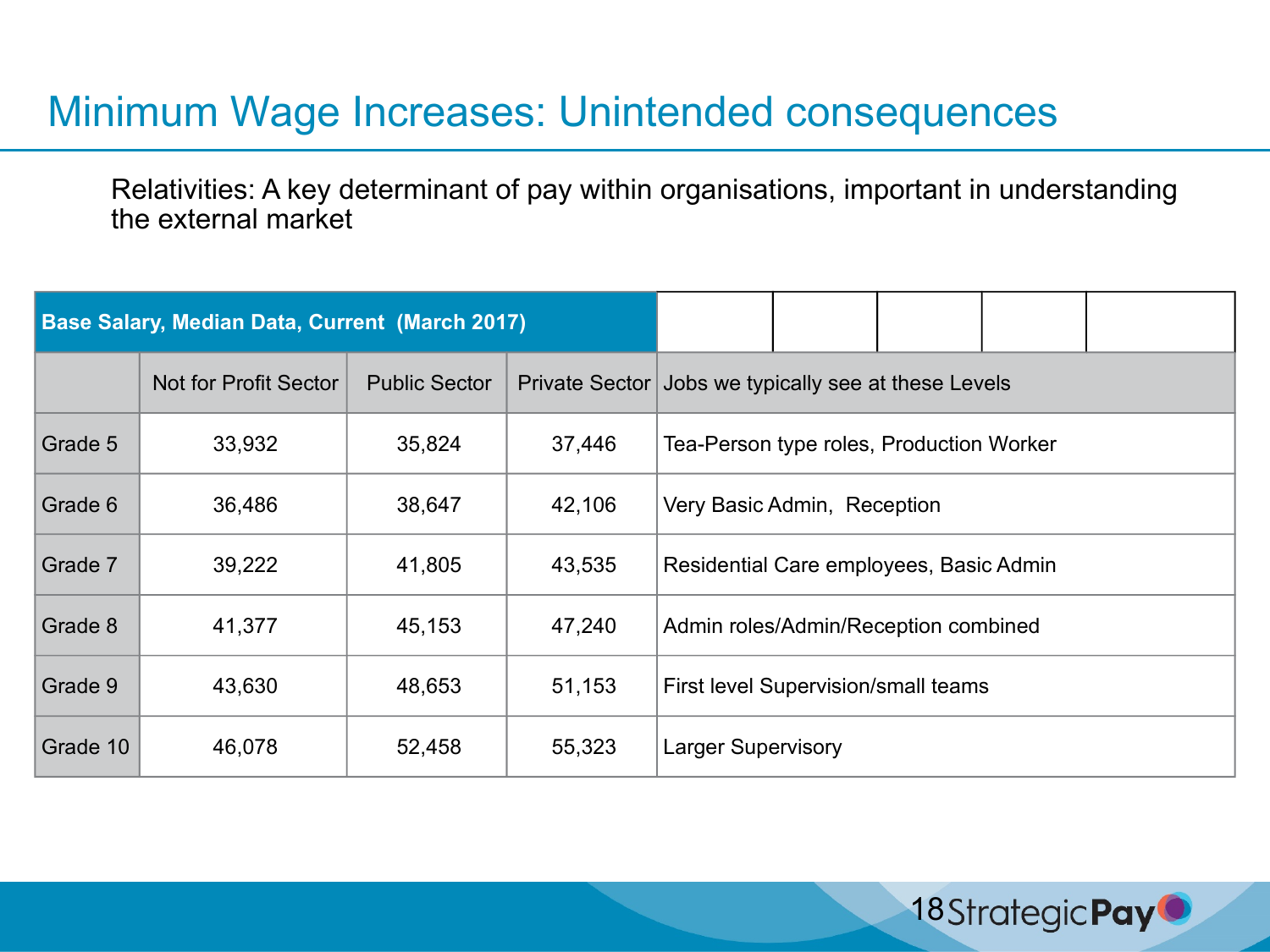#### Minimum Wage Increases: Unintended consequences

| <b>Relativity</b> | Base Salary, Median Data, Potential (March 2021) Vertical |                      |        |                                                      |  |  |  |  |  |
|-------------------|-----------------------------------------------------------|----------------------|--------|------------------------------------------------------|--|--|--|--|--|
|                   | Not for Profit Sector                                     | <b>Public Sector</b> |        | Private Sector Jobs we typically see at these Levels |  |  |  |  |  |
| Grade 5           | 41,712                                                    | 41,712               | 41,712 | Tea-Person type roles, Production Worker             |  |  |  |  |  |
| Grade 6           | 44,852                                                    | 44,999               | 46,903 | Very Basic Admin, Reception                          |  |  |  |  |  |
| Grade 7           | 48,215                                                    | 48,676               | 48,495 | Residential Care employees, Basic Admin              |  |  |  |  |  |
| Grade 8           | 50,864                                                    | 52,574               | 52,622 | Admin roles/Admin/Reception combined                 |  |  |  |  |  |
| Grade 9           | 53,634                                                    | 56,650               | 56,981 | First level Supervision/small teams                  |  |  |  |  |  |
| Grade 10          | 56,643                                                    | 61,080               | 61,626 | <b>Larger Supervisory</b>                            |  |  |  |  |  |

19StrategicPay<sup>O</sup>

#### **Please take care showing this slide to your CEO or Board!**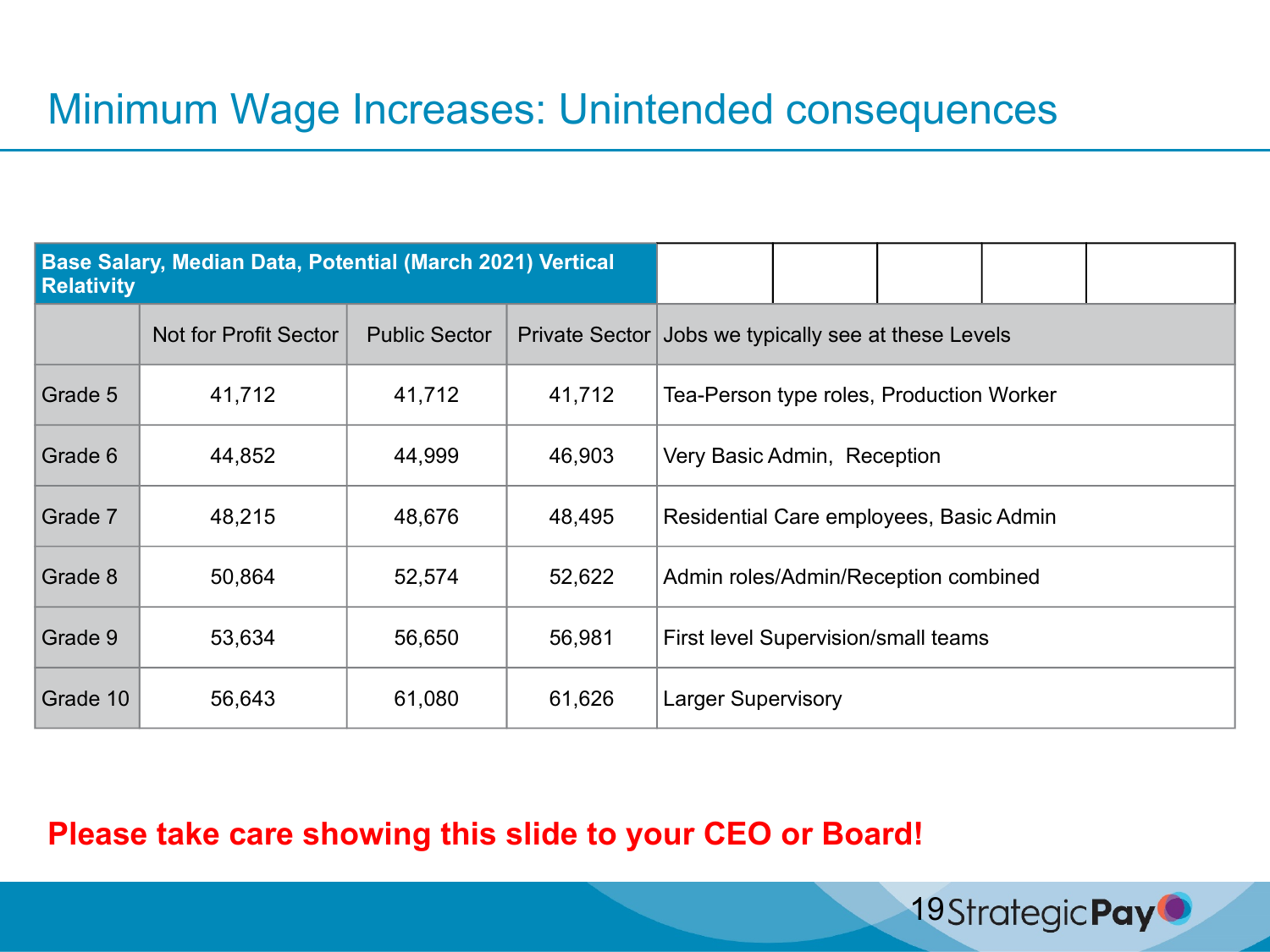#### Minimum Wage Increases: Unintended consequences

| Base Salary, Median Data, Potential (March 2021) Vertical<br>and Horizonital Relativity restored |                       |                      |        |                                                      |  |  |  |  |
|--------------------------------------------------------------------------------------------------|-----------------------|----------------------|--------|------------------------------------------------------|--|--|--|--|
|                                                                                                  | Not for Profit Sector | <b>Public Sector</b> |        | Private Sector Jobs we typically see at these Levels |  |  |  |  |
| Grade 5                                                                                          | 41,712                | 44,038               | 46,032 | Tea-Person type roles, Production Worker             |  |  |  |  |
| Grade 6                                                                                          | 44,852                | 47,508               | 54,127 | Very Basic Admin, Reception                          |  |  |  |  |
| Grade 7                                                                                          | 48,215                | 51,390               | 53,827 | Residential Care employees, Basic Admin              |  |  |  |  |
| Grade 8                                                                                          | 50,864                | 55,506               | 60,078 | Admin roles/Admin/Reception combined                 |  |  |  |  |
| Grade 9                                                                                          | 53,634                | 59,808               | 66,806 | First level Supervision/small teams                  |  |  |  |  |
| Grade 10                                                                                         | 56,643                | 64,486               | 73,990 | <b>Larger Supervisory</b>                            |  |  |  |  |

20StrategicPay<sup>O</sup>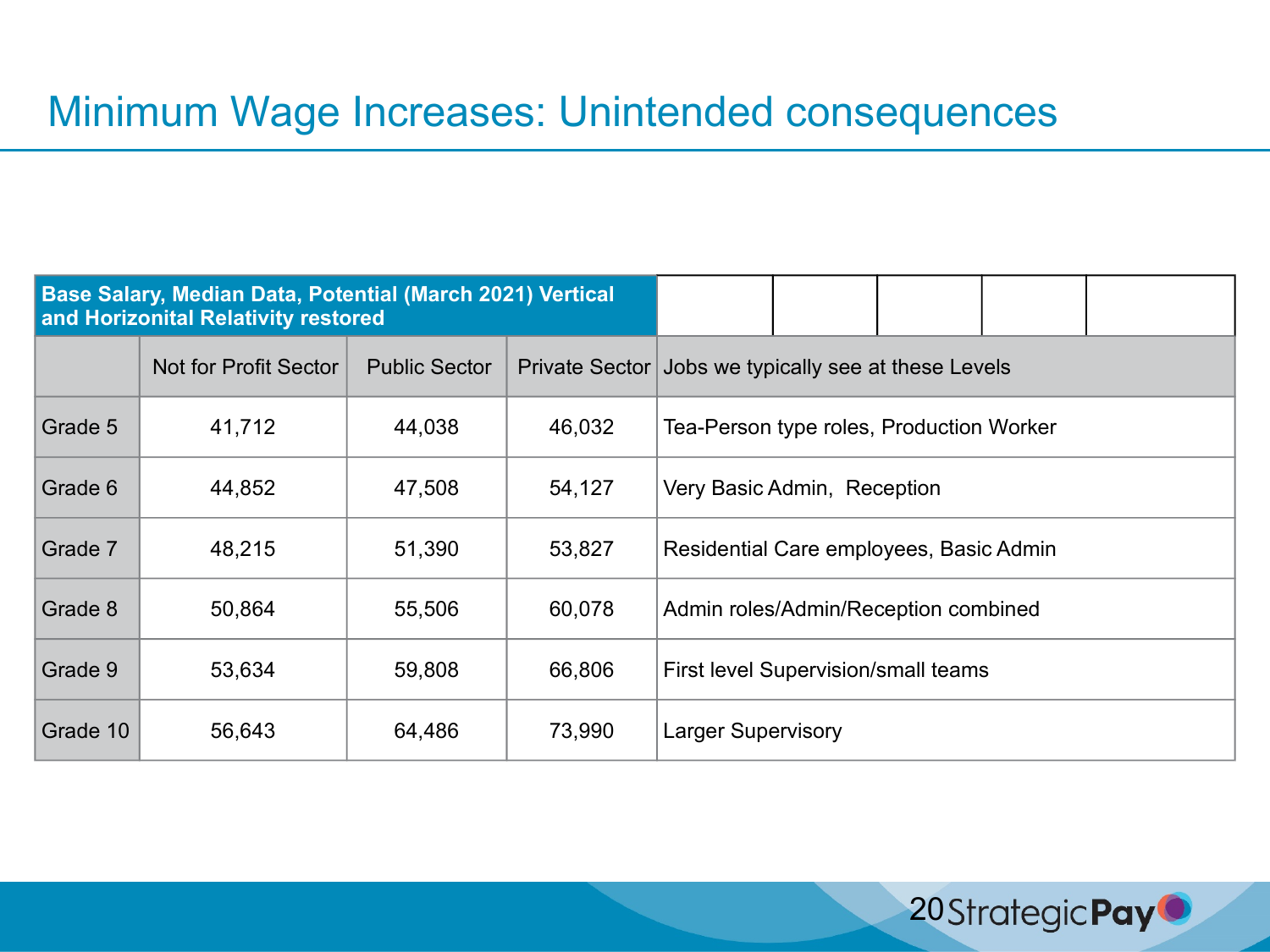## Labour Market 2018: Market reaction

- Interested to hear your views, Some comment made to us on adjustment mechanisms include:
	- Fewer supervisory staff
	- Changing shift arrangements
	- **Redesigning jobs**
	- Squeezing relativities
	- **Increasing fees**

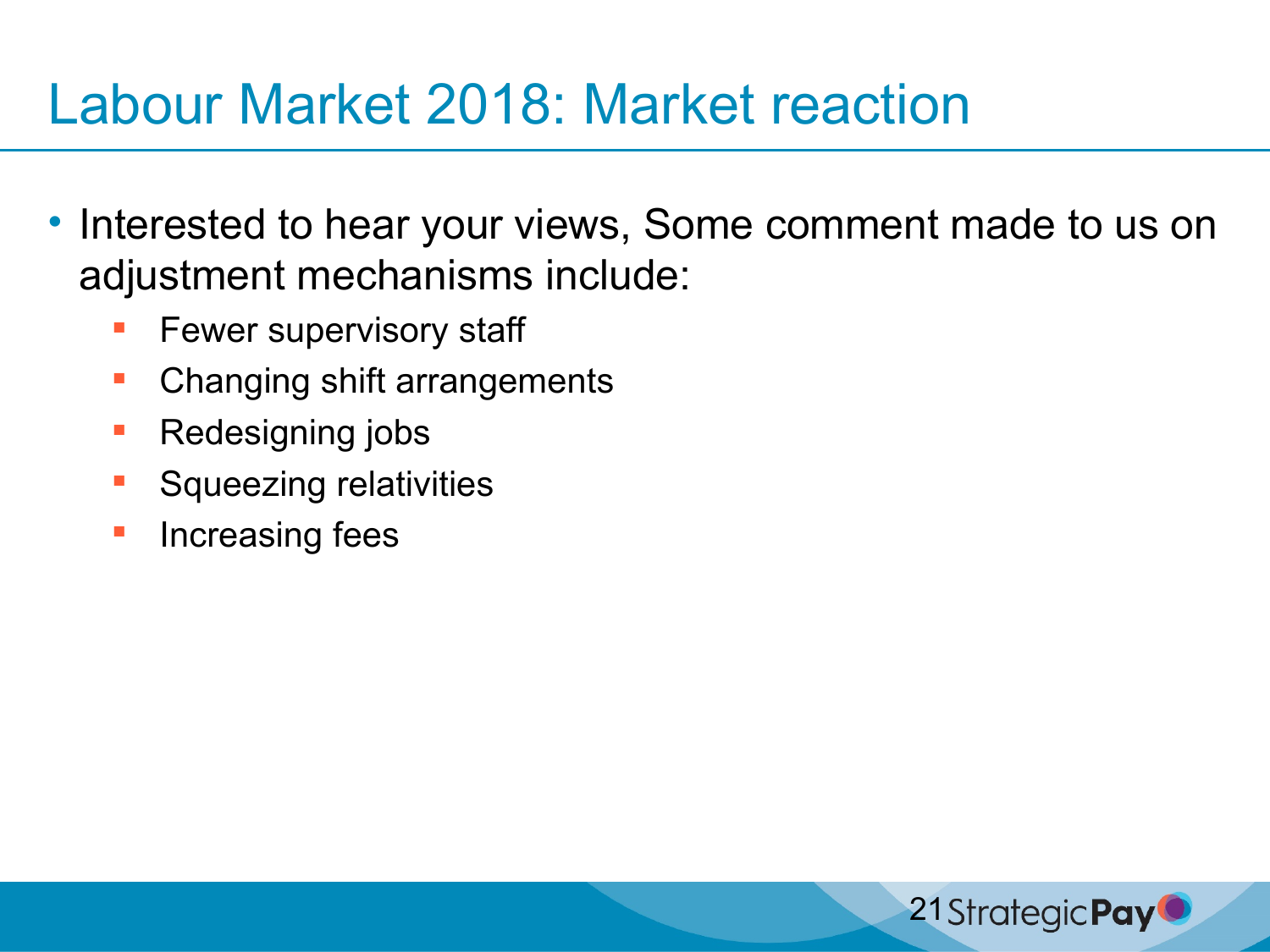## **Summary**

- Unemployment remains low and pay movements have been relatively low for the past five years
- Lower paid roles are likely to see large increases in pay
- Some occupational groups are putting in large claims
	- Will this become more widespread
- The NFP Sector may be the most affected with relativities squeezed and finances under pressure